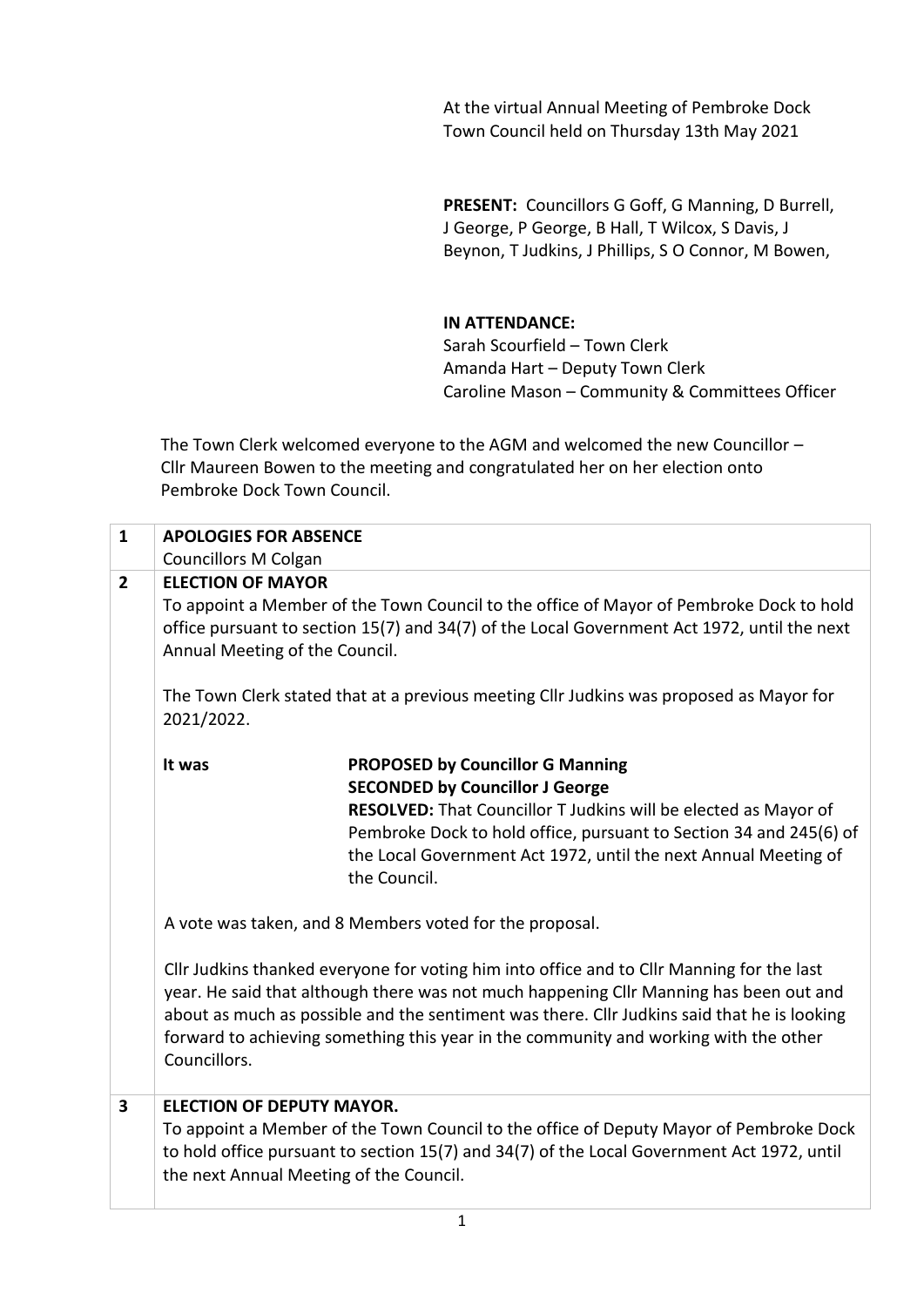The Town Clerk stated that at a previous meeting Cllr Beynon was proposed as Deputy Mayor for 2021/2022 and she asked for an seconder and official vote on the proposal.

Cllr Manning commented that before the vote goes ahead, he would like to ask Cllr Beynon when he was first elected to Council he was not in support of the appointment of Mayor and Deputy Mayor and had wondered what had changed. He also commented that at last year's AGM Cllr Beynon could not accept alternative views to the BLM movement resulting in him leaving the meeting stating he was disgusted with Pembroke Dock Town Council. Cllr Manning commented that he does not think Cllr Beynon is a suitable candidate and proposed Cllr Goff to be Deputy Mayor.

Cllr Beynon commented that he is more than happy to answer Cllr Manning's questions. He said that with regards the Mayor and Deputy Mayor he actually agrees with Cllr O Connor's view that the Council should be run with an Action plan and a vision for what they want to do and that is what the Council is doing. Cllr Beynon then commented that he can definitely agree with other people and have debate, but what he doesn't like are people that do not agree on matters of equality and he made that clear a year ago. He said he had not had any contact with Cllr Manning in the year since to raise any of these issues or concerns, he has chosen tonight to raise them which shows testament to his character and who he truly is.

Cllr Wilcox commented that this was not the time or the place for this discission, he said it is just a straightforward vote.

# **It was PROPOSED by Councillor J George SECONDED by Councillor G Goff**

 **RESOLVED:** That Councillor J Beynon will be elected as Deputy Mayor of Pembroke Dock to hold office, pursuant to Section 34 and 245(6) of the Local Government Act 1972, until the next Annual General Meeting of the Council.

A vote was taken, and 8 Members voted for the proposal.

## **Outgoing Mayors Speech**

Cllr G Manning (outgoing Mayor) commented that the year has not been busy and COVID has dampened everything for everyone. He said it has been an honour to be the Mayor for Pembroke Dock Town Council but his thoughts are with those who have lost loved ones during this time and with their families and everybody else that has suffered.

The Town Clerk commented that it had been lovely to work with Cllr Manning during the year.

## **4 REPORT OF THE TOWN CLERK**

#### **1. Annual Report 2020 – 2021**

The Town Clerk stated that as a Council they are required to produce an Annual Report every year showing the achievements which includes budgets, committees and attendance. Members were given copies of the reports which included figures and items to review and the earmarked reserves.

#### **Councillor Attendance**

The Town Clerk stated that the full Town Council met virtually on 11 occasions during the year 2020/21 and that the average attendance for the year is 73%. She congratulated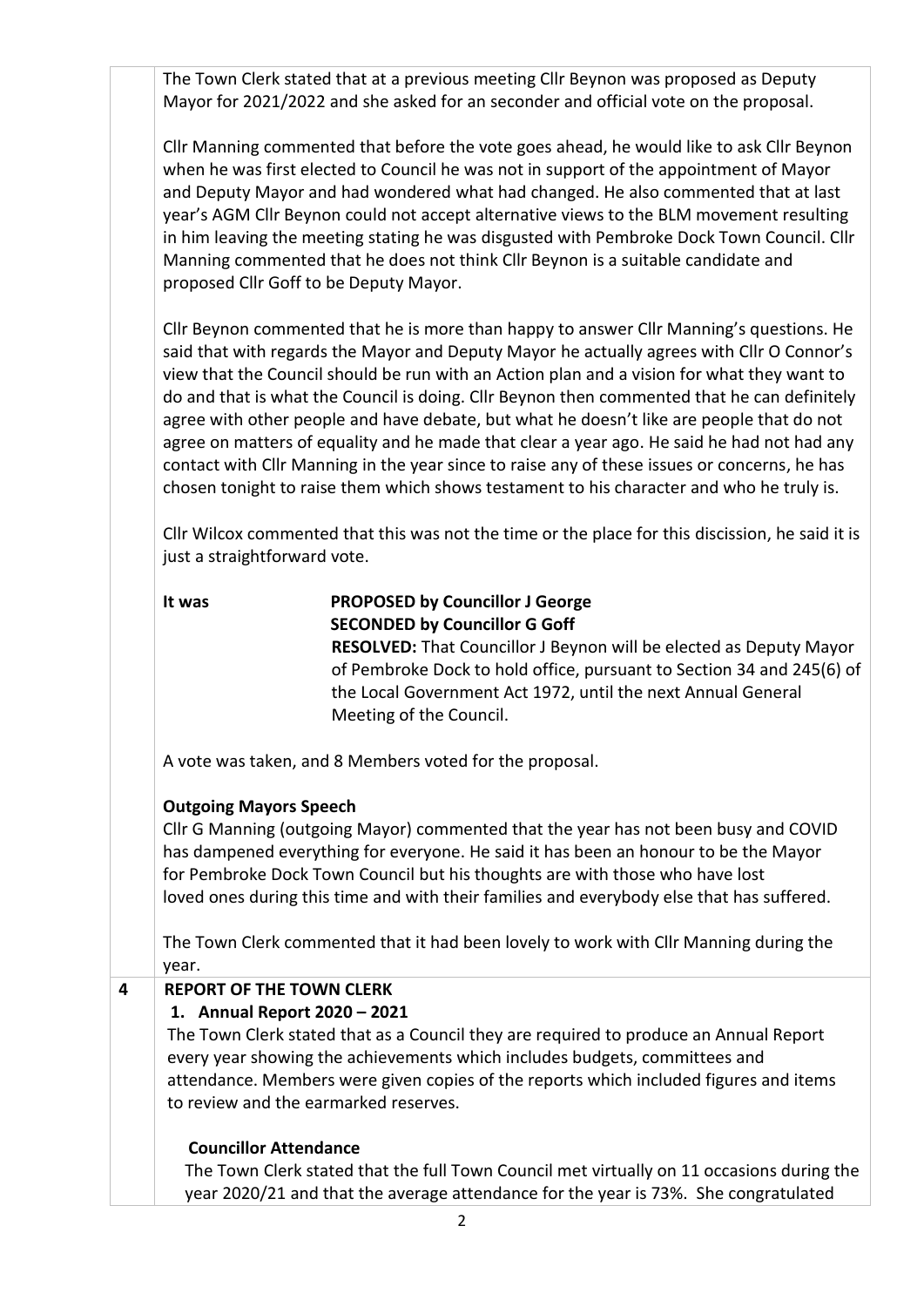Councillors for their efforts in attending meetings during the pandemic and adapting to the ever-changing processes.

## The full details: -

| <b>Councillor Guy Anderson</b>                                            | 0 attendances  | resigned February 2021  |  |  |
|---------------------------------------------------------------------------|----------------|-------------------------|--|--|
| Councillor Joshua Beynon                                                  | 11 attendances | 100%                    |  |  |
| <b>Councillor Dilys Burrell</b>                                           | 11 attendances | 100%                    |  |  |
| Councillor Maureen Colgan                                                 | 5 attendances  | 45%                     |  |  |
| <b>Councillor Jonathan George</b>                                         | 11 attendances | 100%                    |  |  |
| <b>Councillor Pam George</b>                                              | 9 attendances  | 82%                     |  |  |
| <b>Councillor Gordon Goff</b>                                             | 11 attendances | 100%                    |  |  |
| <b>Councillor Phillip Gwyther</b>                                         | 2 attendances  | Disqualified March 2021 |  |  |
| <b>Councillor Brian Hall</b>                                              | 10 attendances | 91%                     |  |  |
| <b>Councillor Terry Judkins</b>                                           | 10 attendances | 91%                     |  |  |
| <b>Councillor Peter Kraus</b>                                             | 0 attendances  | resigned June 2020      |  |  |
| <b>Councillor George Manning</b>                                          | 11 attendances | 100%                    |  |  |
| Councillor Stephen O'Connor                                               | 9 attendances  | 82%                     |  |  |
| <b>Councillor Jane Phillips</b>                                           | 9 attendances  | 82%                     |  |  |
| <b>Councillor Tony Wilcox</b>                                             | 11 attendances | 100%                    |  |  |
| <b>Councillor Sean Davis</b>                                              | 8 attendances  | 73%                     |  |  |
|                                                                           |                |                         |  |  |
| <b>End of Financial Year information</b>                                  |                |                         |  |  |
|                                                                           |                |                         |  |  |
| In 2020/21 the Town Council budgeted to spend                             |                | £278,865                |  |  |
|                                                                           |                |                         |  |  |
| The precept for the year was                                              |                | £200,765                |  |  |
|                                                                           |                |                         |  |  |
| The year-end figures show                                                 | Receipts of    | £203,394                |  |  |
|                                                                           | Payments of    | £173,738                |  |  |
|                                                                           |                |                         |  |  |
| This leaves a budgeted surplus of                                         |                | £29,656                 |  |  |
| The bank account amounts as of 31 <sup>st</sup> March 2021 are as follows |                |                         |  |  |
|                                                                           | £              | 77,429.52               |  |  |
|                                                                           |                | £ 127,985.64            |  |  |
|                                                                           |                | £ 205,415.16            |  |  |
| The amounts earmarked for 2020/2021 are as follows                        |                |                         |  |  |
| Maintenance Centenary Lamp                                                | £ 600          |                         |  |  |
| Maintenance Pump House                                                    | £1000          |                         |  |  |
| <b>Street Cleaning</b>                                                    | £9000          |                         |  |  |
| Freedom of the Town                                                       | £ 500          |                         |  |  |
| <b>Pater Hall Community Trust</b>                                         | £6,000         |                         |  |  |
| Civic Regalia                                                             | £4,300         |                         |  |  |
| <b>Electoral Services</b>                                                 | £13,700        |                         |  |  |
| <b>Town Band Project</b>                                                  | £1,000         |                         |  |  |
| Refurb 28 Dimond St                                                       | £19,130        |                         |  |  |
| Website upgrade                                                           | £1,500         |                         |  |  |
| Office Equipment                                                          | £1,500         |                         |  |  |
|                                                                           |                |                         |  |  |
|                                                                           | £58,230        |                         |  |  |
|                                                                           |                |                         |  |  |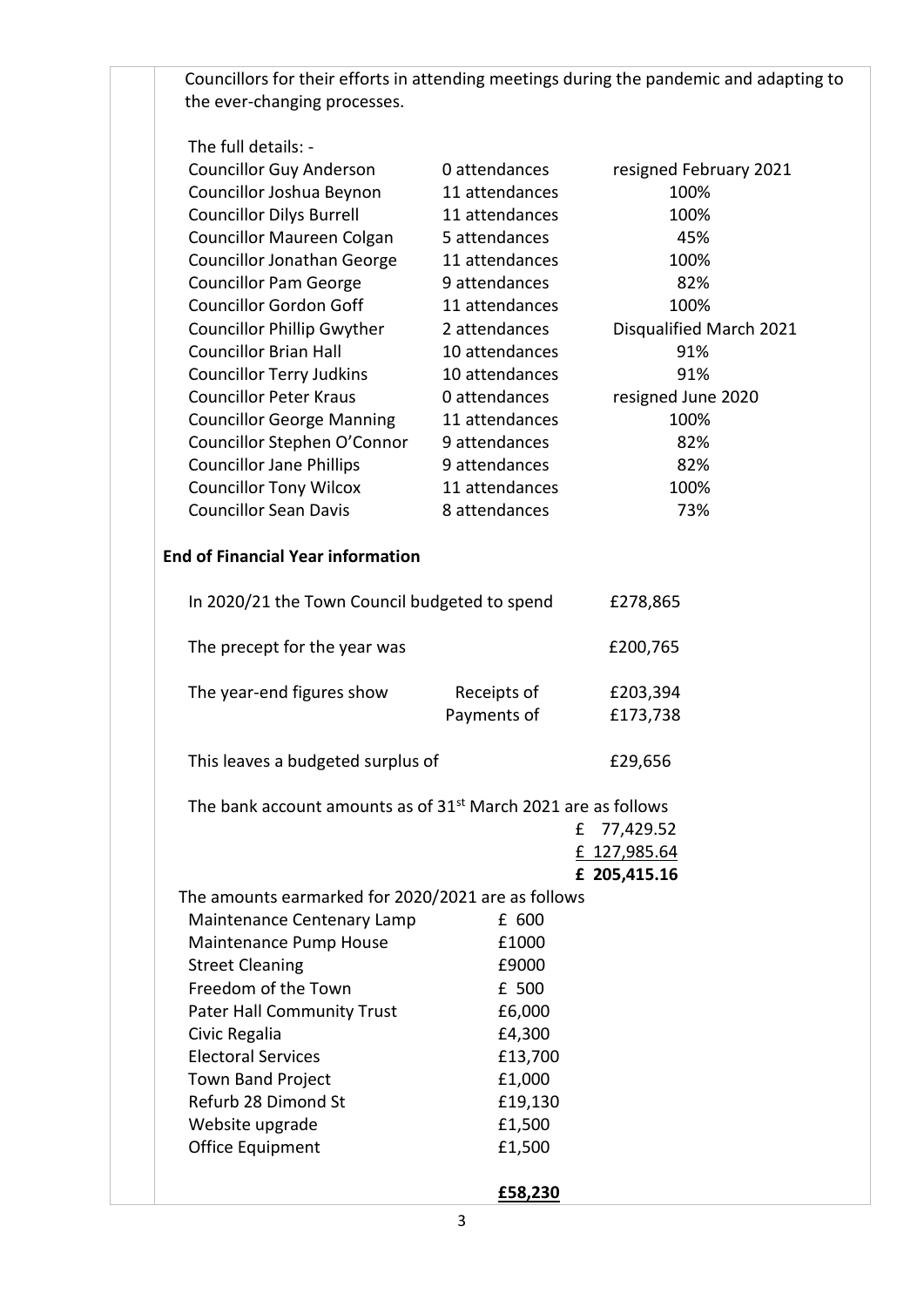The 25% precept reserve amount held by the Town Council is £50,191.25

This leaves an amount of **£97,093.91**

At the meeting in April the suggested carried forward is below

| With suggested budget carried forward | £ 10,400.00 |
|---------------------------------------|-------------|
| 28 Dimond St Maintenance              | £ 1,500.00  |
| <b>St Patricks Maintenance</b>        | £ 1,200.00  |
| <b>West Llanion Maintenance</b>       | £ 1,200.00  |
| <b>Action Plan</b>                    | £ 5,000.00  |
| Remembrance                           | £ 1,500.00  |

This leaves a surplus reserve of £86,693.91.

 The Town Clerk stated that COVID has played a big part in the lack of spend from the budget this year, with most of the year being spent in lockdown, but the Town Council have achieved the following;

#### **Achievements**

 In this financial year the Town Council have provided the figure of £30,679.89 in section 137 funding to organisations within the Pembroke Dock community.

 Shortly after the first lockdown the Town Council wanted to recognise the members of the community who had gone above and beyond during the lockdown period, we therefore, provided awards to a number of businesses and individuals who supported others during this difficult time.

 The street cleaning contract was successfully contracted out to Mr Lynch who has been a breath of fresh air to the town and his continuous hard work has seen some big changes in the cleanliness of the town already.

 The refurbishment of the electrics at the Town Council offices took place on December 2020 and it is planned for the refurbishment of the rear of the building and the roof to take place in 2021-2022 with tenders already being sought. The earmarked figures planned for an upgrade of the office equipment, the upgrade of the computer systems which was agreed in April has already been completed.

 The Town Clerk stated that unfortunately, the Freedom of the town was unable to go ahead with the hope it would take place another time within the year, but this was not to be. The Mayor therefore suggested that the funds saved for this event was given to an organisation within the town which would still benefit the residents, the funds which were to be used for this event was therefore donated to the tall ships who will be holding an event in June 2021.

 Cllr Manning commented about the sum of money from the Freedom of the Town and confirmed if it was £4,000 given. He asked if the £500 was correct as he thought there was £9,000 in the budget.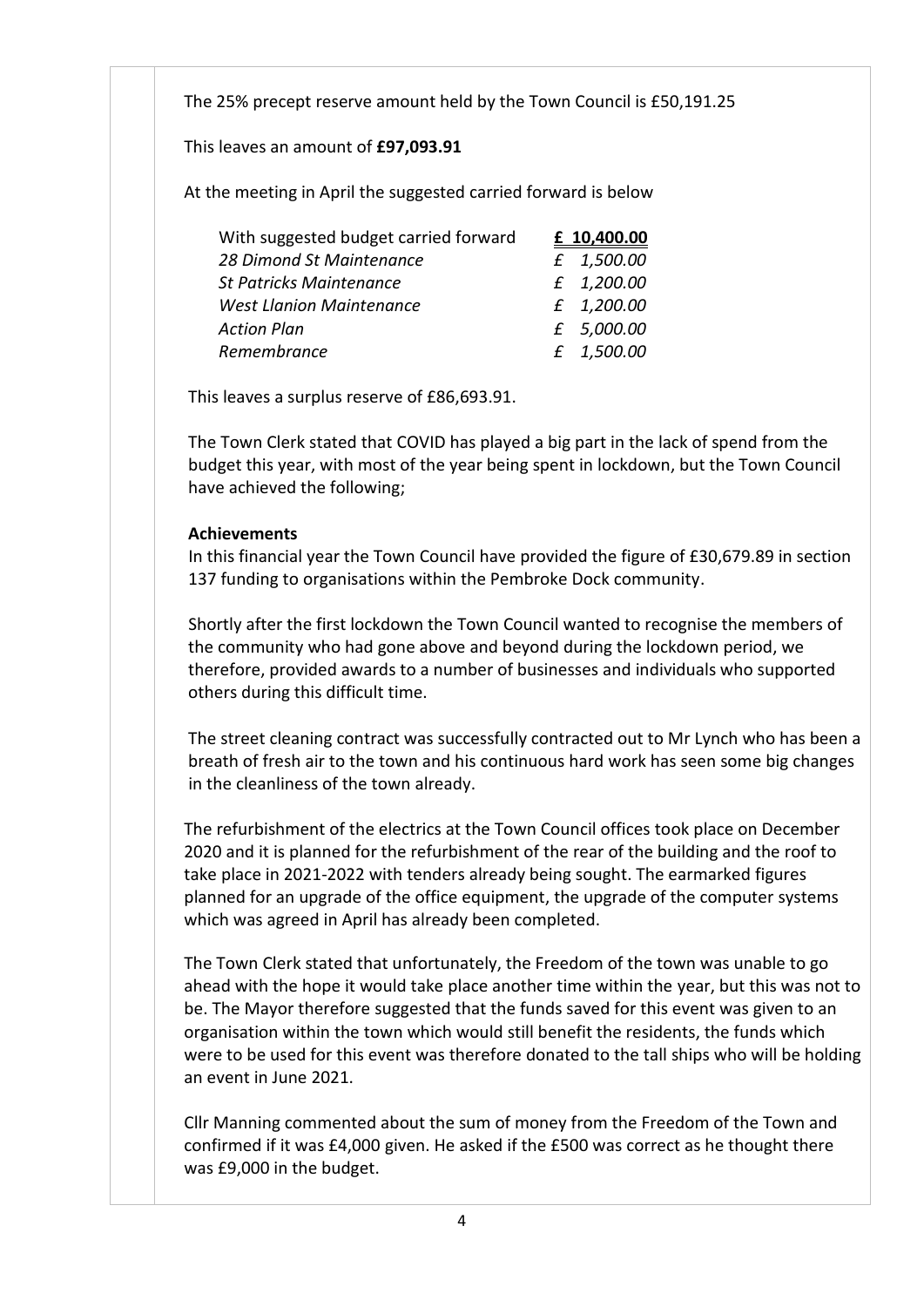| be £5,000 in total.                                            | The Town Clerk confirmed that there was £4,000 given to the Tall Ships and that there<br>was also money sat in the budget, so there will be £4,500 to go on top of £500 so it will |
|----------------------------------------------------------------|------------------------------------------------------------------------------------------------------------------------------------------------------------------------------------|
| Town Council Committees 2020-2021                              |                                                                                                                                                                                    |
| <b>Planning Committee</b>                                      |                                                                                                                                                                                    |
| Councillor Gordon Goff (Chair)                                 | <b>Councillor Maureen Colgan</b>                                                                                                                                                   |
| <b>Councillor Jonathan George</b>                              | <b>Councillor Terry Judkins</b>                                                                                                                                                    |
| <b>Councillor George Manning</b>                               |                                                                                                                                                                                    |
| <b>Finance Committee</b>                                       |                                                                                                                                                                                    |
| Councillor Stephen O'Connor (Chair)                            | <b>Councillor George Manning</b>                                                                                                                                                   |
| Councillor Joshua Beynon                                       | <b>Councillor Jane Phillips</b>                                                                                                                                                    |
| <b>Councillor Terry Judkins</b>                                |                                                                                                                                                                                    |
| <b>Personnel Committee</b>                                     |                                                                                                                                                                                    |
| Councillor Gordon Goff (Chair)                                 | Councillor Joshua Beynon                                                                                                                                                           |
| <b>Councillor Sean Davis</b>                                   | <b>Councillor Jonathan George</b>                                                                                                                                                  |
| <b>Councillor Dilys Burrell</b>                                |                                                                                                                                                                                    |
| <b>Pater Hall Community Trust</b>                              |                                                                                                                                                                                    |
| <b>Councillor Pam George</b>                                   | <b>Councillor George Manning</b>                                                                                                                                                   |
| <b>Councillor S O Connor</b>                                   | <b>Councillor Gordon Goff</b>                                                                                                                                                      |
| <b>Councillor Terry Judkins</b>                                |                                                                                                                                                                                    |
| <b>Twinning &amp; Tourism</b>                                  |                                                                                                                                                                                    |
| Councillor Maureen Colgan                                      | <b>Councillor Pam George</b>                                                                                                                                                       |
| <b>Councillor Terry Judkins</b>                                |                                                                                                                                                                                    |
| <b>Other Committees</b>                                        |                                                                                                                                                                                    |
| <b>Action Plan Committee</b>                                   | Chairs of Committees plus the<br>Mayor                                                                                                                                             |
| Poppies/Remembrance Committee                                  | Councillors Colgan & George                                                                                                                                                        |
| Dr Jones Charity                                               | <b>Councillor Pamela George</b>                                                                                                                                                    |
| Louisa Saunders Trust                                          | <b>Councillor Pamela George</b>                                                                                                                                                    |
| <b>Appeals Committee</b>                                       | Chairs of Committees plus the<br>Mayor                                                                                                                                             |
| Patient Participation group                                    | Councillor Stephen O'Connor                                                                                                                                                        |
| <b>Power Station Community Group</b>                           | Councillor Maureen Colgan                                                                                                                                                          |
| Valero Refinery Community panel                                | <b>Councillor Pam George</b>                                                                                                                                                       |
| Port of Milford Haven advisory panel                           | <b>Councillor Gordon Goff</b>                                                                                                                                                      |
| <b>Governing bodies</b> (These posts will continue until 2022) |                                                                                                                                                                                    |
| Pembroke Dock Community School                                 | <b>Councillor Pamela George</b>                                                                                                                                                    |
| <b>Pennar Community School</b>                                 | <b>Councillor George Manning</b>                                                                                                                                                   |
| <b>Refurbishment Committee</b>                                 |                                                                                                                                                                                    |
| Councillor Jonathan George (Chair)                             | <b>Councillor Terry Judkins</b>                                                                                                                                                    |
| <b>Councillor Tony Wilcox</b>                                  | Councillor Joshua Beynon                                                                                                                                                           |
| <b>Councillor George Manning</b>                               |                                                                                                                                                                                    |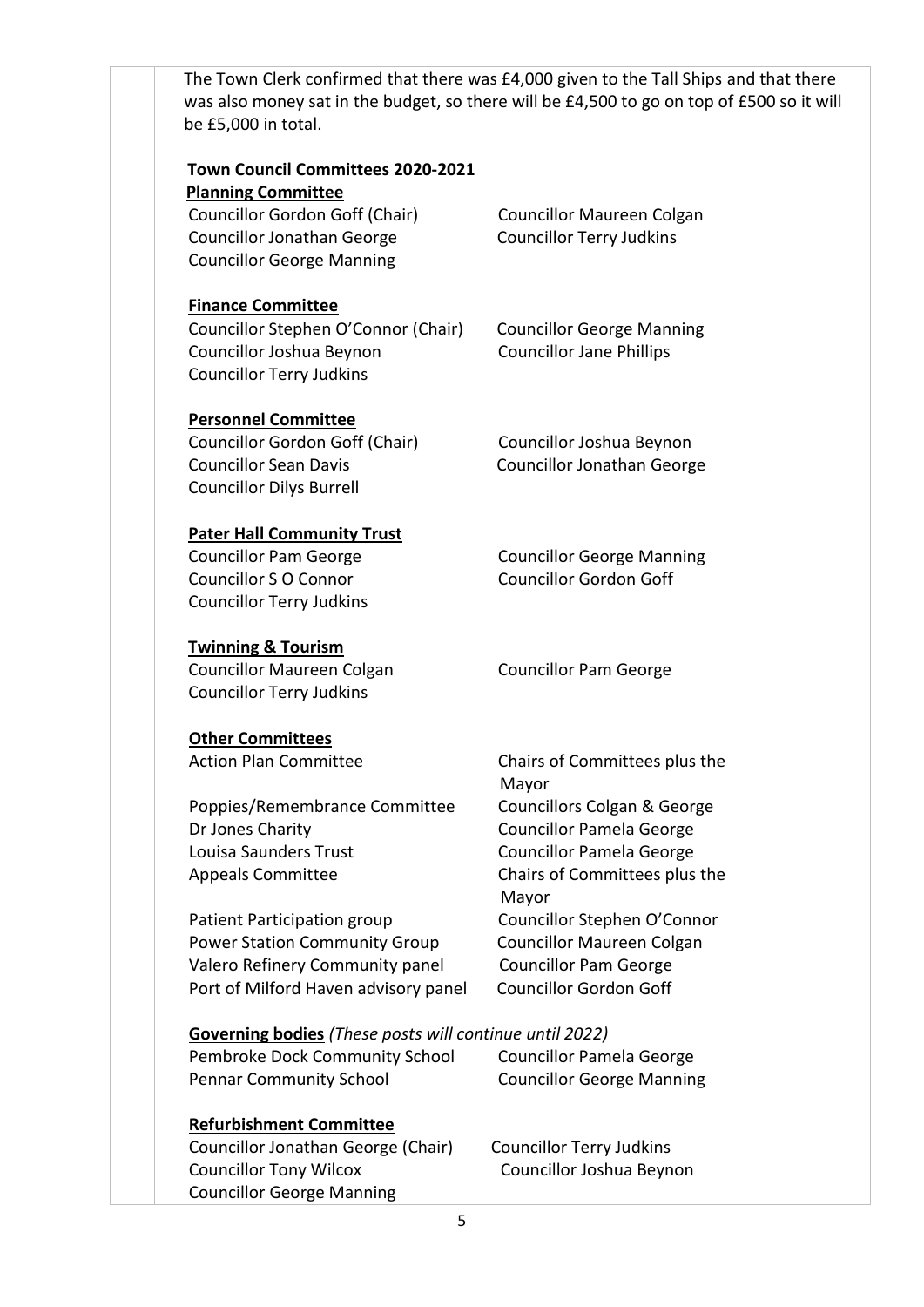The Town Clerk stated that in future years the report will be in more detail and include any training councillors have attended and a training plan for each member, this is due to the Town Council moving into the bracket where the Wellbeing of Future Generations (Wales) Act comes into play due to the income/expenditure of the council being over £200,000.

 The Town Clerk stated that this change will also see our accounting systems move from receipts and payments over to income and expenditure, this transfer will happen in early July 2021. She said that Section 40 of the Wellbeing of Future Generations (Wales) Act places a duty on councils to take all reasonable steps towards meeting the local objectives in the local well-being plan that has effect in their area. The council will be required to form its own judgement of what steps it would be reasonable to take towards meeting the local objectives within the area of Pembroke Dock, on the basis of its own knowledge and consideration of the circumstances and characteristics of the area. A report must be published each year outlining its progress in meeting the objectives contained in the local well-being plan.

 The Town Clerk stated that members needed to decide if they would like to set up a new committee to review this or if they would like for it to be completed through Full Council as and when required.

## **It was PROPOSED by Cllr O Connor SECONDED by Cllr Wilcox RESOLVED: That a sub-committee is formed to review and provide recommendations for discussion at Full Council.**

## **All members agreed**

The Town Clerk asked for volunteers for the committee.

 Cllr Wilcox, Cllr Beynon, Cllr O Connor, Cllr Burrell and Cllr Phillips agreed to be the representatives on the committee.

## **2. External Audit Approval for 2020-2021**

 The Town Clerk stated that the figures for the external audit had been provided for members to review. She said that these figures needed to be submitted to the Audit Office for Wales for scrutiny with a number of other documents. Part of this process is approval of the figures and requested members approval to submit the audit figures.

 **It was PROPOSED by Cllr Goff SECONDED by Cllr Beynon RESOLVED: That the figures provided are submitted to the Audit Office for Wales for External Audit.**

 **All members agreed**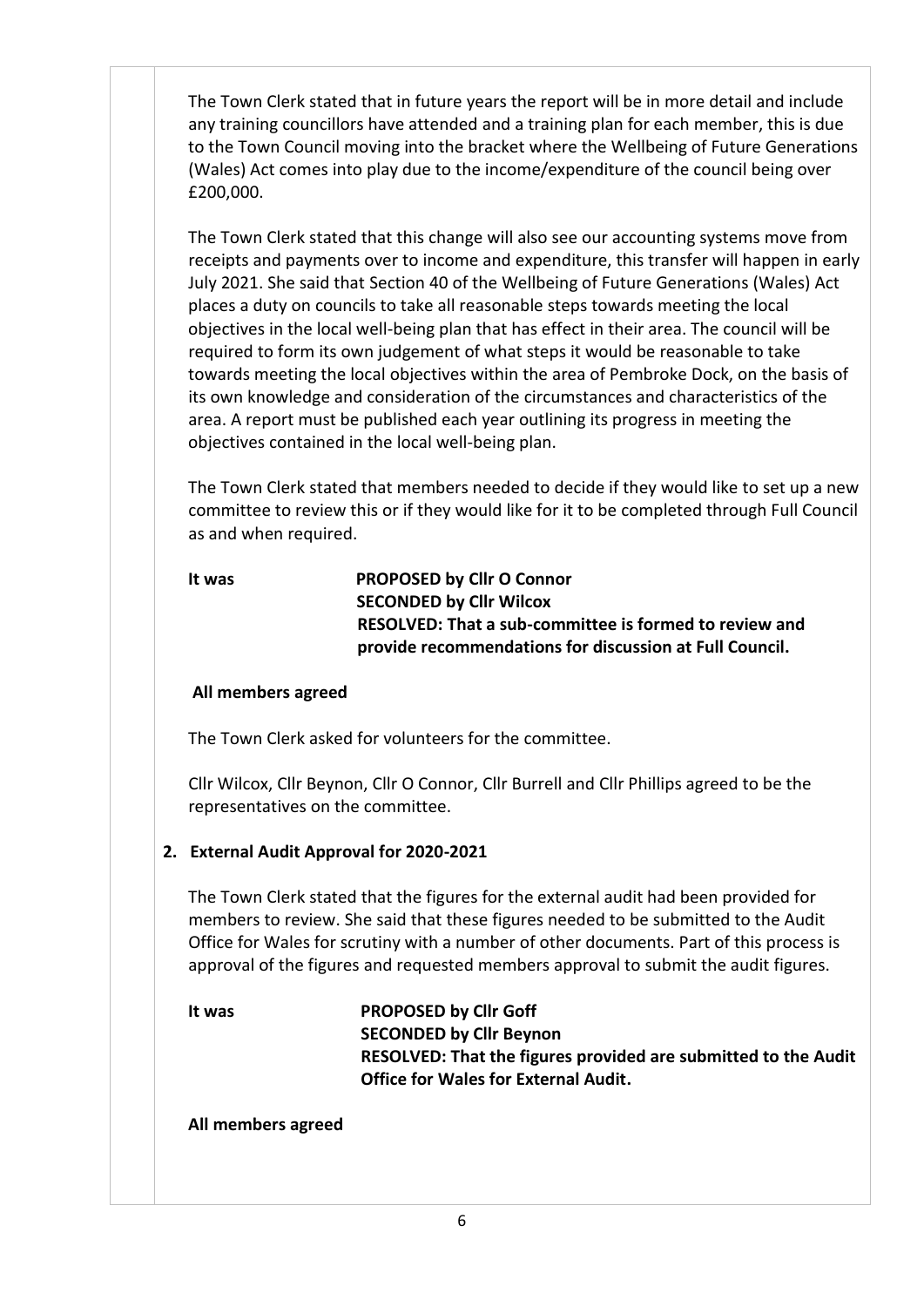#### **3. Asset Register Review**

 The Town Clerk stated that Council is required to review its asset register on an annual basis which was attached the document for members to review

#### **4. Current Policies of the Town Council**

The Town Clerk provided members with a list of policies which the Town Council works to.

| <b>Policy/Procedure</b>                   | <b>Committee</b>  | <b>Last Reviewed</b> |
|-------------------------------------------|-------------------|----------------------|
| Absence and Sickness Policy               | Personnel         | 05/09/2019           |
| <b>Biodiversity and Environment</b>       | <b>FC</b>         |                      |
| <b>Bullying Policy</b>                    | Personnel         | 05/09/2019           |
| <b>Capability Policy</b>                  | Personnel         | 05/09/2019           |
| Code of Conduct                           |                   |                      |
| <b>Complaints Procedure</b>               | <b>FC</b>         | 05/09/2019           |
| <b>Councillor Training</b>                | <b>FC</b>         |                      |
| Data Retention and Storage of documents   | <b>Town Clerk</b> | 05/09/2019           |
| <b>Disciplinary Procedure</b>             | Personnel         | 05/09/2019           |
| Display Screen Equipment Policy           | Personnel         |                      |
| <b>Equal &amp; Diversity Policy</b>       | Personnel         |                      |
| <b>Financial Regulations</b>              | Finance           | 05/09/2020           |
| <b>Financial Risk Assessment</b>          | Finance           | 05/09/2020           |
| Fire Emergency Procedure                  | <b>Town Clerk</b> |                      |
| Freedom of Information                    | FC                | 05/09/2019           |
| <b>Grant Awarding Policy</b>              | Finance           |                      |
| Grievance Procedure                       | Personnel         |                      |
| Health & Safety Policy                    | <b>FC</b>         |                      |
| <b>Information Data Protection Policy</b> | <b>Town Clerk</b> | 05/09/2019           |
| Internet and Email Usage Policy           | <b>Town Clerk</b> |                      |
| Lone Working                              | Personnel         | 05/09/2019           |
| <b>Mayoral Allowances</b>                 | <b>FC</b>         |                      |
| <b>Maternity Policy</b>                   | Personnel         |                      |
| <b>Performance Review</b>                 | Personnel         | Mar-19               |
| <b>Persistent Complainants</b>            | <b>FC</b>         |                      |
| Protocol between members and Officers     | Personnel         | Apr-19               |
| <b>Sickness and Pay Policy</b>            | Finance           |                      |
| Special Leave Policy                      | Personnel         | 16/01/2020           |
| <b>Standing Orders</b>                    | <b>FC</b>         | $May-19$             |

Cllr O Connor commented about the policies and asked if there is a schedule for reviewing them and asked how often they need to be reviewed.

The Town Clerk stated that the personnel committee have quite a few policies on their schedule and review a couple each year.

Cllr O Connor commented that it would be nice to have a schedule showing the date last reviewed and the next review date.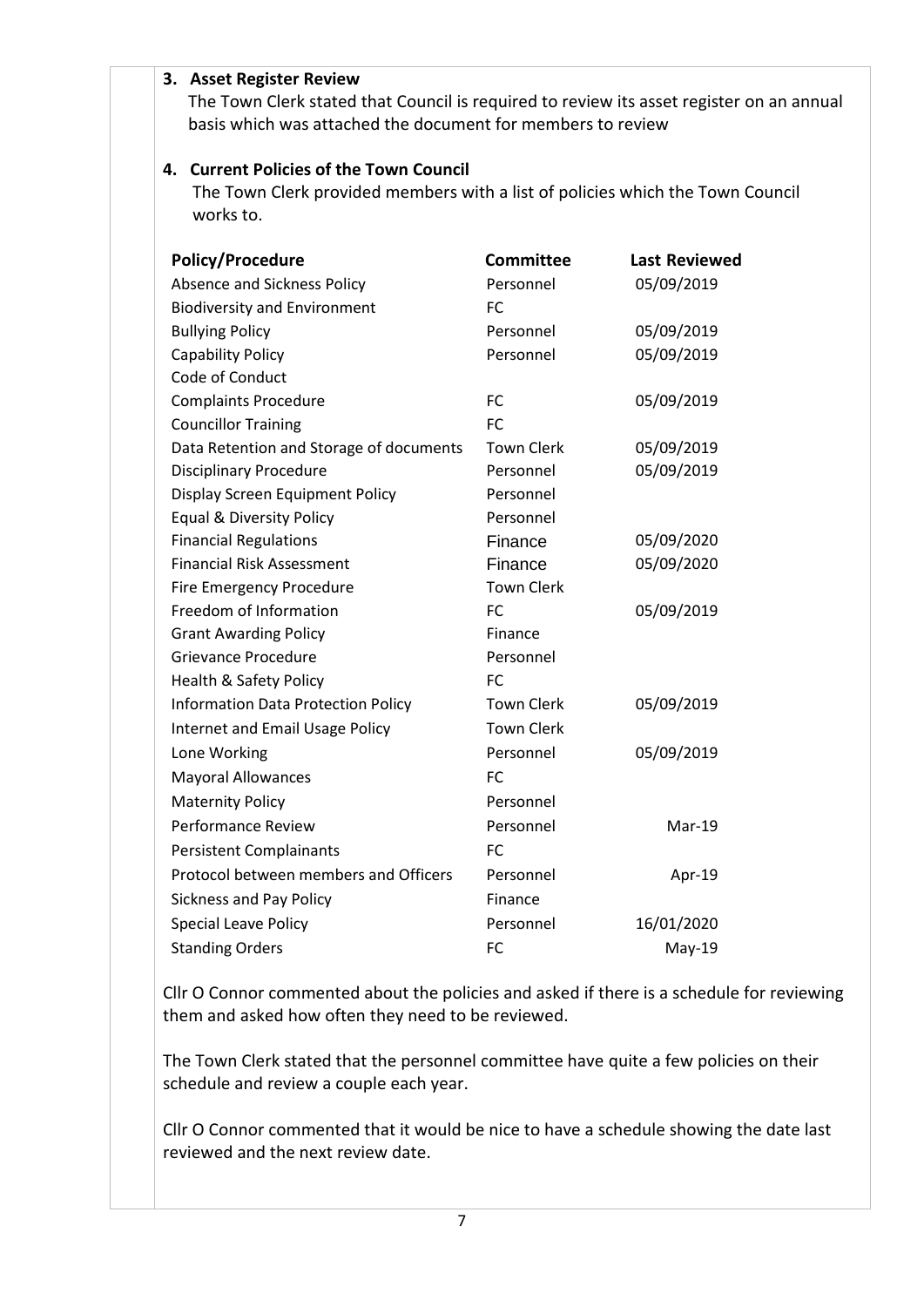*Cllr Wilcox declared a personal interest in item 5. Allocation of surplus reserves* **5.Allocation of surplus reserves**

The Town Clerk stated that at the last meeting of the Council the reserves surplus was discussed, and members were informed that they needed to look to spend the fund this year to ensure the reserves are to the minimum.

It was discussed that funding was provided to St Patricks play area so sufficient play equipment could be provided. It was discussed that the amount of £8,000 was provided.

After further discussion and pricing of the equipment, it is apparent it will cost £10,000 to be able to purchase the relevant equipment. The Town Clerk asked for members agreement for the amount of £10,000 to be granted to Pennar & Bufferland Community group for play equipment in St Patricks Play Area.

 **It was PROPOSED by Cllr S O Connor SECONDED by Cllr P George RESOLVED: That PDTC agreed for £10,000 to be granted to Pennar & Bufferland Community group for play equipment in St Patricks play area from the surplus reserves.**

#### **All members agreed**

The Town Clerk stated that she has had some enquires about memorial benches around the town and that further information in relation to benches will be brought to the next meeting of this Council on 3rd June 2021.

## **6.Big Lunch – 5 th June 2021 – Memorial Park**

The Town Clerk stated that she had been contacted with regards to the above event which is planned to take place on Saturday  $5<sup>th</sup>$  June 2021. It will be arranged in conjunction with PAVS and the community connectors.

The Big Lunch is an Eden Project idea - a national event that sees people gathering to connect with each other, meet neighbours and socialise. It would be particularly good to have one this year following covid and as the Memorial Park is a big accessible space where it will be possible to socially distance this is seen as the best location for the event.

The outline plan is - Saturday 5th June between 12 and 3 - open invitation to families and all community members to bring a blanket, deckchairs, food, and refreshments and enjoy a relaxed community get together. We could let local organisations know so if they want to come along, they can e.g. Flying Start, NPT etc - this can be discussed further.

The Town Clerk stated that the organisers have asked if the Town Council would be able to act as insurers of the event, it will not cost the Council anything but if members agreed we would be responsible for the event.

**A vote was taken, and all members agreed.**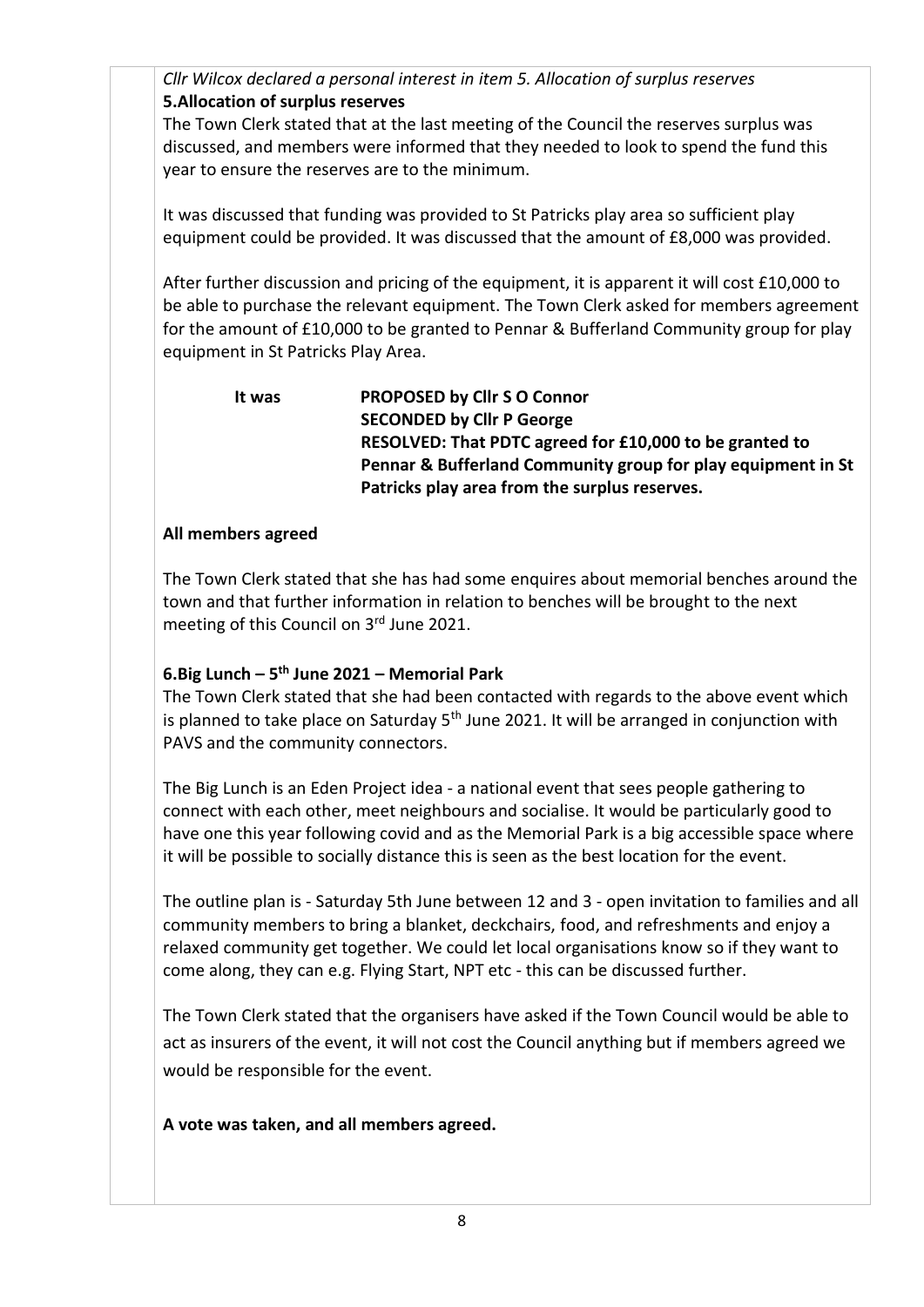| <b>Date</b> | <b>Description</b>           | <b>Amount</b> |
|-------------|------------------------------|---------------|
| 01.04.2021  | <b>British Gas</b>           | £85.83        |
| 09.04.2021  | <b>BT</b>                    | £151.16       |
| 01.04.2021  | Post Office                  | £12.81        |
| 01.04.2021  | <b>Clarity Copiers</b>       | £23.90        |
| 06.04.2021  | <b>PCC Tax Rates</b>         | £2942.50      |
| 06.04.2021  | P Lynch                      | £1,200.00     |
| 06.04.2021  | Tees R Us                    | £151.15       |
| 12.04.2021  | Euroffice                    | £98.32        |
| 12.04.2021  | Amberol Limited              | £239.63       |
| 08.04.2021  | Post Office                  | £11.52        |
| 09.04.2021  | Sage Uk Ltd                  | £234.00       |
| 12.04.2021  | P Lynch - PDTC Screwfix      | £23.78        |
| 12.04.2021  | P.Lunch - PDTC LBS           | £8.03         |
| 13.04.2021  | Post Office                  | £6.45         |
| 13.04.2021  | 1 & 1 internet               | £6.00         |
| 16.04.2021  | <b>British Gas</b>           | £39.74        |
| 19.04.2021  | <b>Brian Jones</b>           | £5,316.00     |
| 19.04.2021  | Argos - New Office Computers | £2,099.97     |
| 20.04.2021  | Marc Jones -window cleaning  | £90.00        |
| 23.04.2021  | <b>Bank charges</b>          | £6.50         |
| 25.04.2021  | 1 & 1 website                | £77.96        |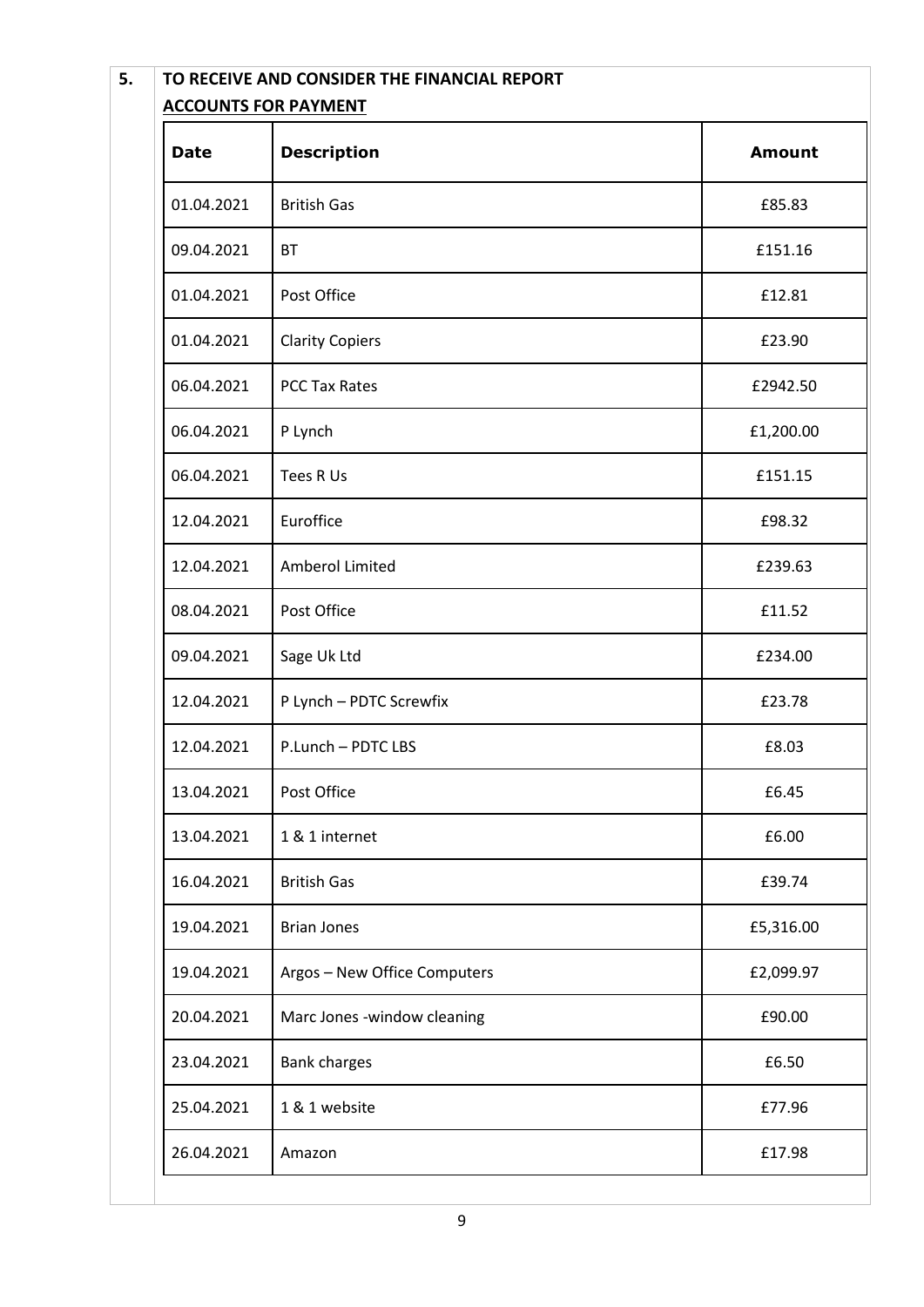| 26.04.2021 | Zoom                                 | £4.17 |
|------------|--------------------------------------|-------|
|            | $30.04.2021$ S Scourfield – sundries | £4.80 |

## **PAYMENTS PREVIOUSLY AGREED** e.g., Grants, Sec 137 payments, allowances

| <b>Date</b> | <b>Description</b>                                    | <b>Amount</b> |
|-------------|-------------------------------------------------------|---------------|
| 06.04.2021  | Zurich Insurance                                      | £2,781.67     |
| 07.04.2021  | Pennar & Bufferland Ass Grant                         | £1,000.00     |
| 07.04.2021  | Heritage Trust PDTC Grant 2 <sup>nd</sup> yr          | £6,000.00     |
| 08.04.2021  | <b>Friends of Memorial Park Grant</b>                 | £5,000.00     |
| 21.04.2021  | SLCC Virtual regional training seminar - S Scourfield | £54.00        |
| 21.04.2021  | SLCC Virtual regional training seminar $-$ A Hart     | £54.00        |
| 21.04.2021  | SLCC Joint Virtual Conference 2021 - S Scourfield     | £54.00        |
| 22.04.2021  | One Voice Wales - membership                          | £1,615.00     |
| 29.04.2021  | PDTC Grant - Pembrokeshire CAB                        | £5,000.00     |

## **ACCOUNT RECEIPTS**

| <b>Date</b> | <b>Description</b> | <b>Amount</b> |
|-------------|--------------------|---------------|
| 16.04.2021  | <b>HMRC VTR</b>    | £4,684.53     |
| 28.04.2021  | Precept            | £66,923.00    |
| 02.04.2021  | HSBC-Interest      | £1.09         |
| 02.05.2021  | HSBC-Interest      | £1.05         |

#### **SALARIES AND WAGES**

| 06.04.2021-05.05.2021     | <b>Salaries</b> | £3,813.16 |
|---------------------------|-----------------|-----------|
| $06.04.2020 - 05.05.2021$ | Tax & NI        | £880.17   |
| $06.04.2020 - 05.05.2021$ | Pensions        | £1,185.31 |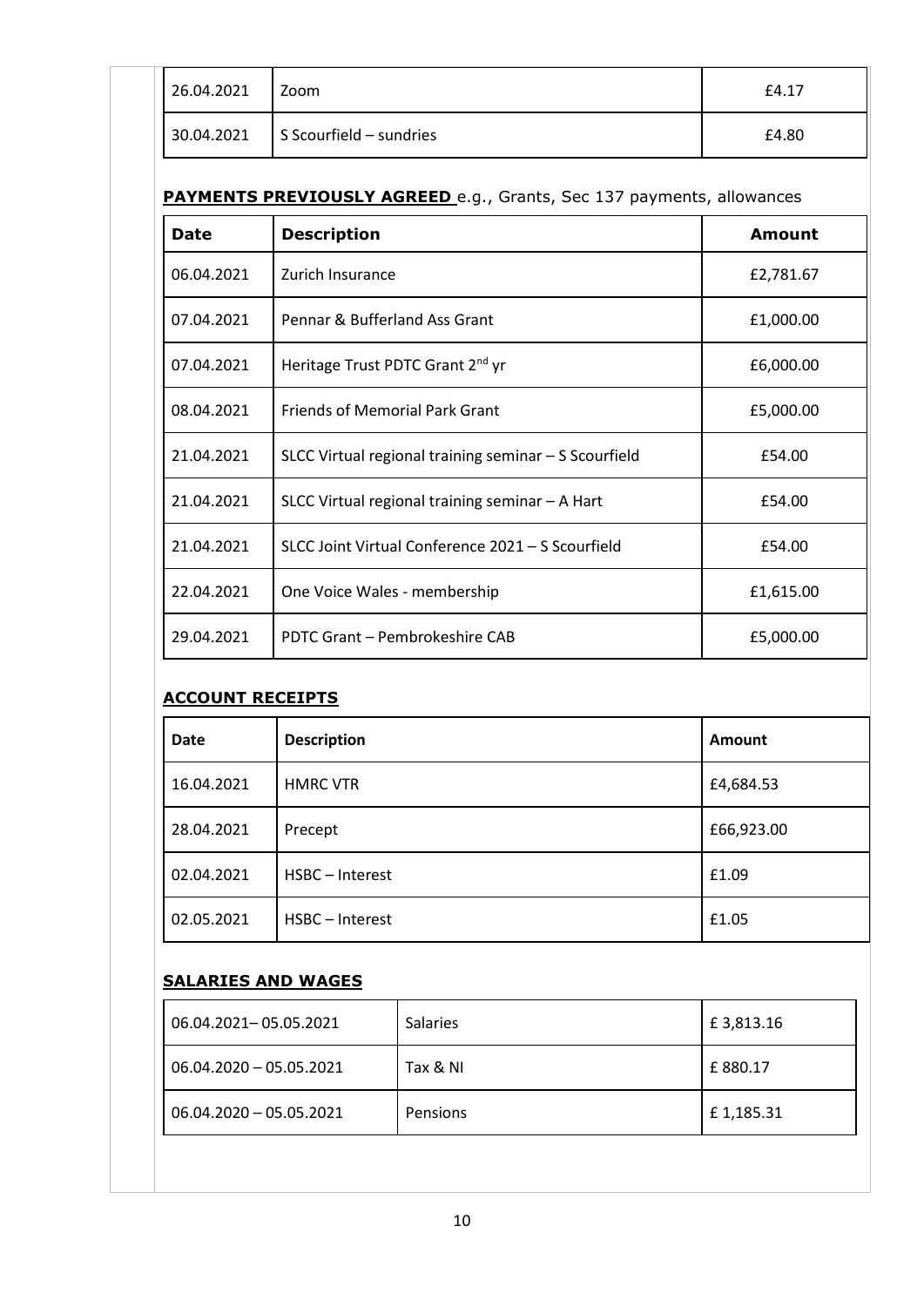| <b>ACCOUNT BALANCES</b>                                                                                                                                                                                                                           |                             |                                                                                                        |             |  |
|---------------------------------------------------------------------------------------------------------------------------------------------------------------------------------------------------------------------------------------------------|-----------------------------|--------------------------------------------------------------------------------------------------------|-------------|--|
| 02.05.2021                                                                                                                                                                                                                                        |                             | <b>HSBC Business Account</b>                                                                           |             |  |
| 02.05.2021                                                                                                                                                                                                                                        | <b>HSBC Premium Account</b> |                                                                                                        | £127,987.78 |  |
| It was<br><b>PROPOSED by Councillor G Manning</b><br><b>SECONDED by Councillor J Beynon</b><br><b>RESOLVED - That Pembroke Dock Town Council approve</b><br>payment of the above Payments, Receipts, Salaries and<br>Wages.                       |                             |                                                                                                        |             |  |
| TO CONSIDER COMMITTEE REPRESENTATION 2021/2022                                                                                                                                                                                                    |                             |                                                                                                        |             |  |
| <b>Planning Committee</b><br>The following members were proposed<br><b>Councillor George Manning</b><br><b>Councillor Maureen Colgan</b><br><b>Councillor Jonathan George</b><br><b>Councillor Gordon Goff</b><br><b>Councillor Terry Judkins</b> |                             |                                                                                                        |             |  |
| A vote was taken by Members and all agreed.                                                                                                                                                                                                       |                             |                                                                                                        |             |  |
| <b>Finance Committee</b><br>The following members were proposed<br><b>Councillor Stephen O'Connor</b><br><b>Councillor Sean Davis</b><br><b>Councillor Joshua Beynon</b><br><b>Councillor Terry Judkins</b>                                       |                             | <b>Councillor Jane Phillips</b>                                                                        |             |  |
| A vote was taken by Members and all agreed.                                                                                                                                                                                                       |                             |                                                                                                        |             |  |
| <b>Personnel Committee</b><br>The following members were proposed<br><b>Councillor Dilys Burrell</b><br><b>Councillor Joshua Beynon</b><br><b>Councillor Jonathan George</b><br><b>Councillor Maureen Bowen</b>                                   |                             | <b>Councillor Sean Davis</b><br><b>Councillor Gordon Goff</b><br><b>Councillor Tony Wilcox</b>         |             |  |
| The Town Clerk stated that voting slips will be sent to Councillors to determine which<br>Councillors sit on the Personnel Committee.                                                                                                             |                             |                                                                                                        |             |  |
| <b>Pater Hall Community Trust</b><br>The following members were proposed<br><b>Councillor Pam George</b><br><b>Councillor Terry Judkins</b><br><b>Councillor Maureen Bowen</b>                                                                    |                             | <b>Councillor Jane Phillips</b><br><b>Councillor Gordon Goff</b><br><b>Councillor Stephen O'Connor</b> |             |  |